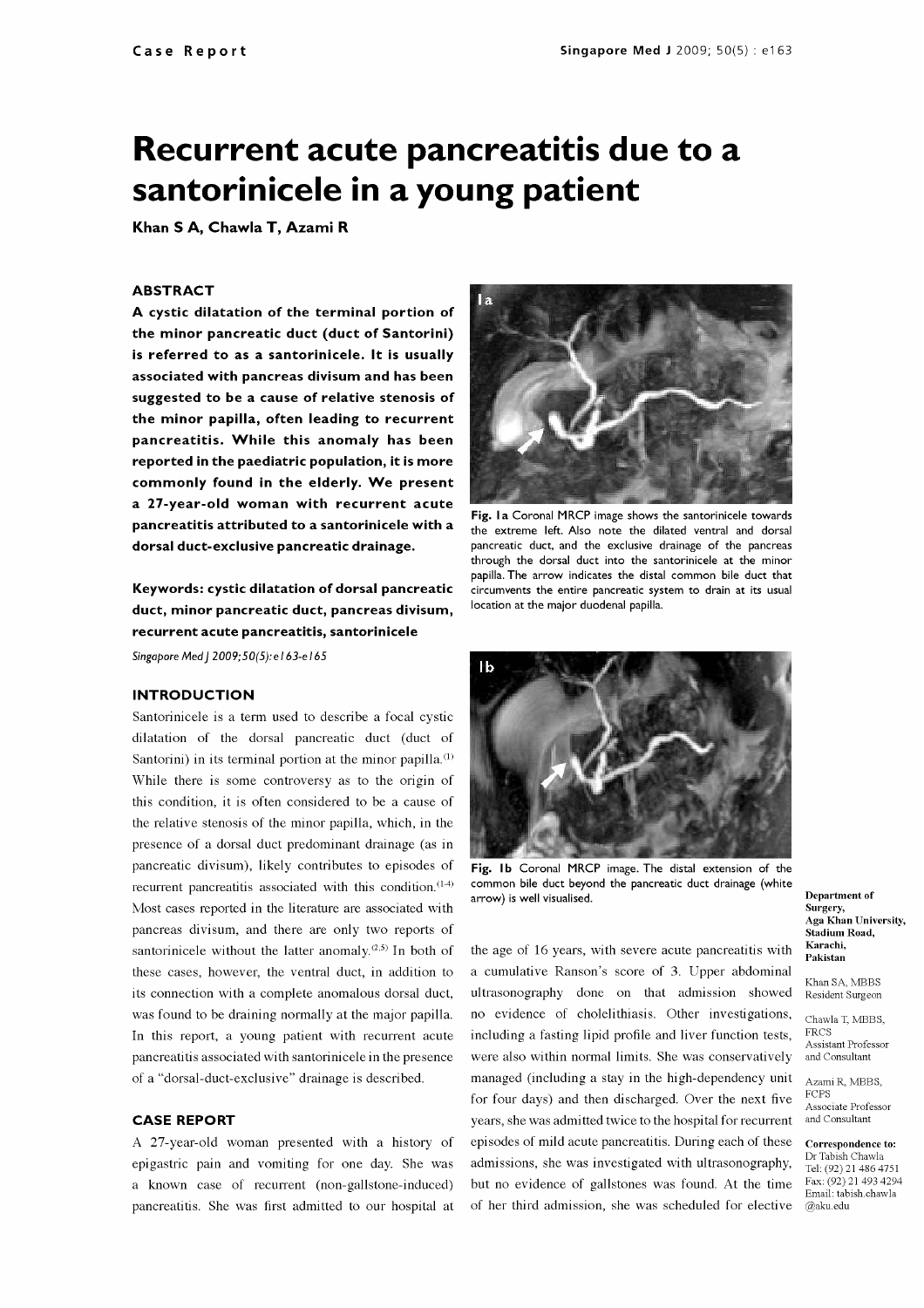

Fig. 2 Axial contrast-enhanced CT image taken through the pancreas shows the santorinicele at the minor duodenal papilla as well as the dilated ventral and dorsal pancreatic ducts in relation to the common bile duct. Also note extensive inflammation and oedema in the region of the tail and body of the pancreas.

endoscopie retrograde cholangiopancreaticography (ERCP). The ERCP demonstrated a normal common bile duct, but repeated attempts to cannulate (and demonstrate) the pancreatic ducts were unsuccessful. She tolerated the procedure well without any complications.

For the next six years, the patient remained symptom -free until the most recent episode brought her to the hospital. At presentation, she had tachycardia (106/min) and was otherwise stable. The rest of her physical examination was unremarkable, except for moderate tenderness in the epigastrium. Significant among her laboratory investigations was a raised amylase (3,933 IU/L), lipase (3,070 IU/L), lactate dehydrogenase (601 IU/L) and leucocyte count of 21,000 (94% neutrophils). Ultrasonography on this occasion revealed an oedematous pancreas, and normal common bile duct and gallbladder, with no evidence of gallstones or sludge. She was admitted to the general ward with a Ranson's score of 2 (same as her cumulative Ranson's score after 48 hours), and managed conservatively with an initial 36 -hour period of intravenous (IV) fluids and absolute restriction of oral fluids/diet, followed by the gradual introduction of an oral diet. No antibiotics were administered.

While in the hospital, she was investigated with magnetic resonance cholangiopancreaticography (MRCP) using 200 ml of pineapple juice as T2 -negative contrast (without secretin stimulation). MRCP showed dilated dorsal and ventral duct (approximately 5.5 mm) with the dorsal ductexclusive drainageatthe minor papilla (Fig.1). In addition, a cystic dilatation (santorinicele) of the dorsal duct was demonstrated. The common bile duct was found to be of normal calibre and draining to the site of the major papilla, isolated from any of the pancreatic ducts. The ventral duct was seen draining exclusively into the terminal dorsal pancreatic duct. Inflammation

of the pancreatic parenchyma was demonstrated on T1 weighted images. The patient subsequently underwent multidetector computed tomography of the pancreas, enhanced with 150 ml of IV contrast (iopromide) and oral administration of 1,200 ml of water (pancreatic protocol). Portal venous phase images were obtained 70 minutes after the injection of IV contrast via a mechanical injector. Computed tomography (Fig. 2) confirmed the findings, demonstrating the santorinicele and the resultant dilatation of both pancreatic ducts with evidence of inflammation of the pancreatic parenchyma (more marked in the tail and body regions).

The patient improved on conservative management. The various available options for further management were considered and discussed with the patient. As the episodes were infrequent and her symptoms did not significantly affect her lifestyle, an approach of watchful surveillance was adopted and any possible intervention(s) deferred, pending future evolution of her condition.

#### **DISCUSSION**

Santorinicele was first described as a focal cystic dilatation of the terminal pancreatic duct in association with pancreas divisum and recurrent pancreatitis in 1994.'1' Several more cases have been reported ever since.  $(1-6)$  The issue of aetiopathogenesis of this anomaly is a matter of some controversy. The relatively more common occurrence in the elderly  $(1-5)$  and its association with duodenal diverticula<sup>(1,3-5)</sup> point towards an acquired aetiology. Reports of its existence in the paediatric population, however, indicate that in at least some instances, a santorinicele may be congenital. $66$  It is postulated to contribute to relative stenosis at the minor papilla, leading to inadequate drainage of the dorsal pancreatic duct which results in high intraductal pressure, pain and recurrent episodes of pancreatitis, a sequence known as the "dominant dorsal duct syndrome". $\sigma$ ) There is, however, still a debate about whether a santorinicele is an incidental finding or a cause of minor papilla stenosis and subsequent pancreatitis.<sup>(5)</sup>

In uncontrolled trials and case series, dominant dorsal duct syndrome responds variably to dilatation of the minor papilla with endoscopie sphincterotomy (and/or stenting), with the greatest benefit demonstrated in patients with acute relapsing pancreatitis, and the presence of santorinicele predicting a favourable outcome.<sup> $(1,7,8)$ </sup> Restenosis of the minor papilla is relatively common with extended follow-up after endoscopic sphincterotomy,<sup>(9)</sup> but this may respond to repeat intervention or open surgical sphincteroplasty. $\sigma$